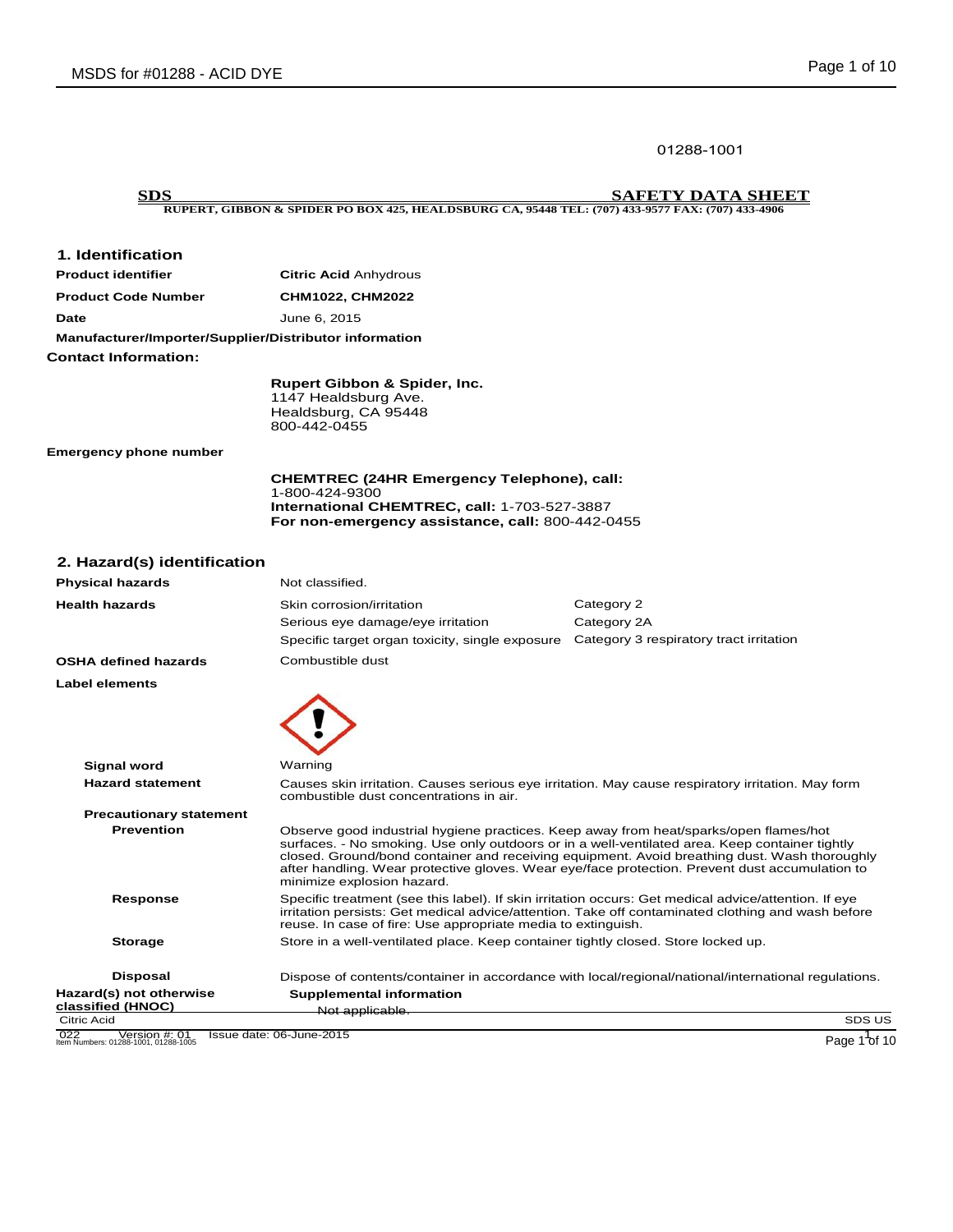None known.

## **3. Composition/information on ingredients**

**Mixtures**

| $\sim$<br>- --                                                   | $\sim$ $\sim$ $\sim$ $\sim$ $\sim$ $\sim$ $\sim$ | %   |
|------------------------------------------------------------------|--------------------------------------------------|-----|
| $\qquad \qquad \cdots \qquad \qquad \cdots \qquad \qquad \cdots$ |                                                  | 100 |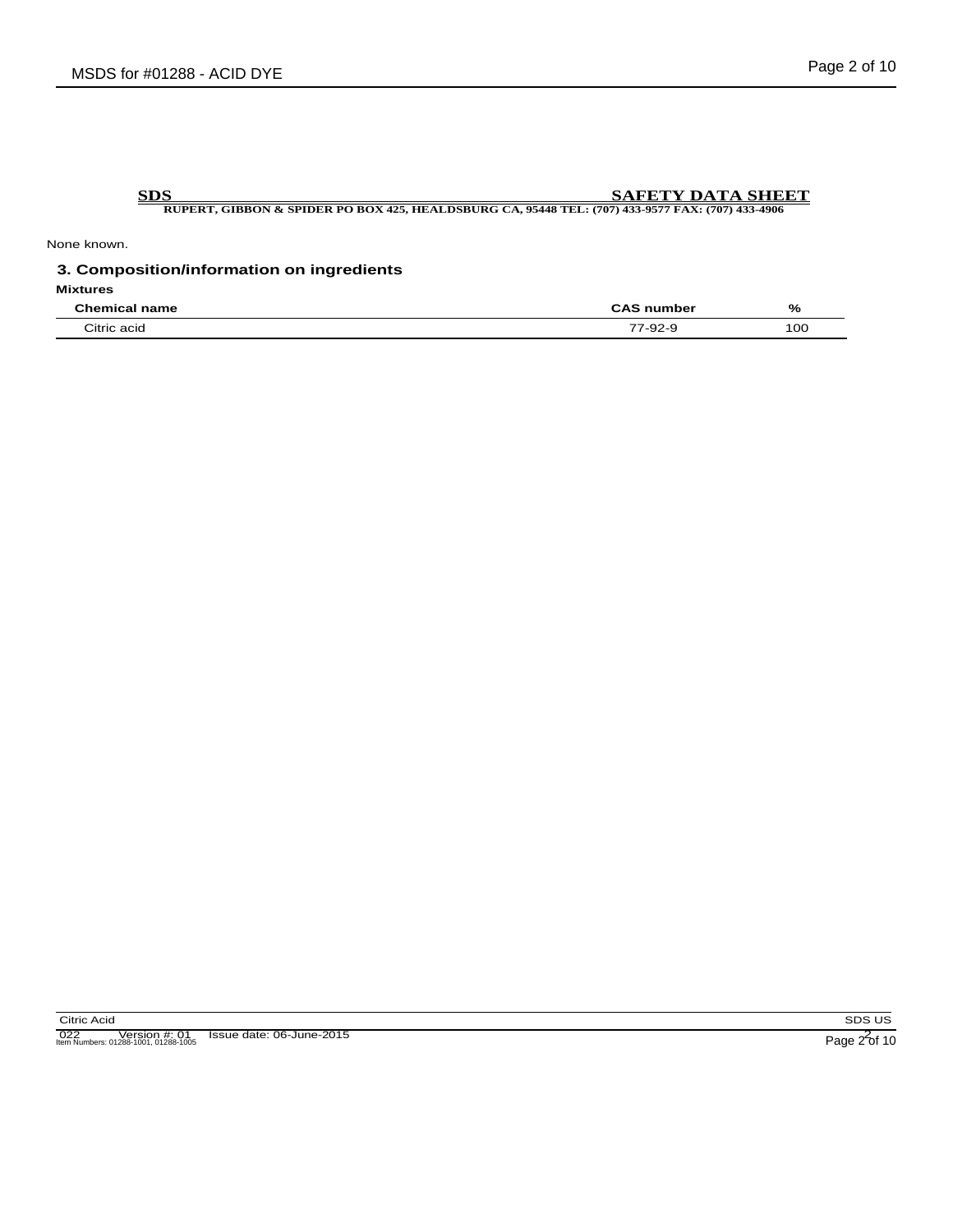| <b>SDS</b>                                                                   | <b>SAFETY DATA SHEET</b>                                                                                                                                                                                                  |
|------------------------------------------------------------------------------|---------------------------------------------------------------------------------------------------------------------------------------------------------------------------------------------------------------------------|
|                                                                              | RUPERT, GIBBON & SPIDER PO BOX 425, HEALDSBURG CA, 95448 TEL; (707) 433-9577 FAX; (707) 433-4906                                                                                                                          |
| 4. First-aid measures                                                        |                                                                                                                                                                                                                           |
| <b>Inhalation</b>                                                            | If dust from the material is inhaled, remove the affected person immediately to fresh air. Call a<br>POISON CENTER or doctor/physician if you feel unwell.                                                                |
| <b>Skin contact</b>                                                          | Wash with plenty of soap and water. If skin irritation occurs: Get medical advice/attention. Take off<br>contaminated clothing and wash before reuse.                                                                     |
| Eye contact                                                                  | Do not rub eyes. Immediately flush eyes with plenty of water for at least 15 minutes. Remove<br>contact lenses, if present and easy to do. Continue rinsing. If eye irritation persists: Get medical<br>advice/attention. |
| Ingestion                                                                    | Get medical attention if symptoms occur.                                                                                                                                                                                  |
| <b>Most important</b><br>symptoms/effects, acute and<br>delayed              | Dusts may irritate the respiratory tract, skin and eyes. Symptoms may include stinging, tearing,<br>redness, swelling, and blurred vision. Skin irritation. May cause redness and pain.                                   |
| Indication of immediate<br>medical attention and special<br>treatment needed | Provide general supportive measures and treat symptomatically. Keep victim under observation.<br>Symptoms may be delayed.                                                                                                 |
| <b>General information</b>                                                   | Ensure that medical personnel are aware of the material(s) involved, and take precautions to<br>protect themselves.                                                                                                       |
| 5. Fire-fighting measures                                                    |                                                                                                                                                                                                                           |
| Suitable extinguishing media                                                 | Water fog. Foam. Dry chemical powder. Carbon dioxide (CO2). Apply extinguishing media<br>carefully to avoid creating airborne dust.                                                                                       |
| Unsuitable extinguishing<br>media                                            | Do not use water jet as an extinguisher, as this will spread the fire.                                                                                                                                                    |
| Specific hazards arising from<br>the chemical                                | Explosion hazard: Avoid generating dust; fine dust dispersed in air in sufficient concentrations and<br>in the presence of an ignition source is a potential dust explosion hazard.                                       |
| Special protective equipment<br>and precautions for firefighters             | Self-contained breathing apparatus and full protective clothing must be worn in case of fire.                                                                                                                             |
| <b>Fire-fighting</b><br>equipment/instructions                               | In case of fire and/or explosion do not breathe fumes. Move containers from fire area if you can do<br>so without risk. Use water spray to cool unopened containers.                                                      |
| <b>Specific methods</b>                                                      | Use standard firefighting procedures and consider the hazards of other involved materials.                                                                                                                                |
| <b>General fire hazards</b>                                                  | May form combustible dust concentrations in air.                                                                                                                                                                          |
| 6. Accidental release measures                                               |                                                                                                                                                                                                                           |

| Personal precautions,<br>protective equipment and<br>emergency procedures | Keep unnecessary personnel away. Keep people away from and upwind of spill/leak. Keep out of<br>low areas. Dust deposits should not be allowed to accumulate on surfaces, as these may form an<br>explosive mixture if they are released into the atmosphere in sufficient concentration. Use only<br>non-sparking tools. Wear appropriate protective equipment and clothing during clean-up. Avoid                             |  |
|---------------------------------------------------------------------------|---------------------------------------------------------------------------------------------------------------------------------------------------------------------------------------------------------------------------------------------------------------------------------------------------------------------------------------------------------------------------------------------------------------------------------|--|
|                                                                           | inhalation of dust. Use a NIOSH/MSHA approved respirator if there is a risk of exposure to<br>dust/fume at levels exceeding the exposure limits. Do not touch damaged containers or spilled<br>material unless wearing appropriate protective clothing. Ensure adequate ventilation. Local<br>authorities should be advised if significant spillages cannot be contained. For personal protection,<br>see section 8 of the SDS. |  |
| Methods and materials for<br>containment and cleaning up                  | Eliminate all ignition sources (no smoking, flares, sparks, or flames in immediate area). Take<br>precautionary measures against static discharge. Use only non-sparking tools. Avoid dispersal of<br>dust in the air (i.e., clearing dust surfaces with compressed air). This product is miscible in water.<br>Stop the flow of material, if this is without risk.                                                             |  |
|                                                                           | Large Spills: Wet down with water and dike for later disposal. If sweeping of a contaminated area<br>is necessary use a dust suppressant agent which does not react with the product. Collect dust<br>using a vacuum cleaner equipped with HEPA filter. Minimize dust generation and accumulation.<br>Prevent entry into waterways, sewer, basements or confined areas. Following product recovery,<br>flush area with water.   |  |
|                                                                           | Small Spills: Sweep up or vacuum up spillage and collect in suitable container for disposal.                                                                                                                                                                                                                                                                                                                                    |  |
|                                                                           | Never return spills to original containers for re-use. For waste disposal, see section 13 of the SDS.                                                                                                                                                                                                                                                                                                                           |  |
| <b>Environmental precautions</b>                                          | Avoid discharge into drains, water courses or onto the ground.                                                                                                                                                                                                                                                                                                                                                                  |  |
| Citric Acid                                                               | SDS US                                                                                                                                                                                                                                                                                                                                                                                                                          |  |

022 Version #: 01 Issue date: 06-June-2015<br>
Item Numbers: 01288-1001, 01288-1005 Page 3 of 10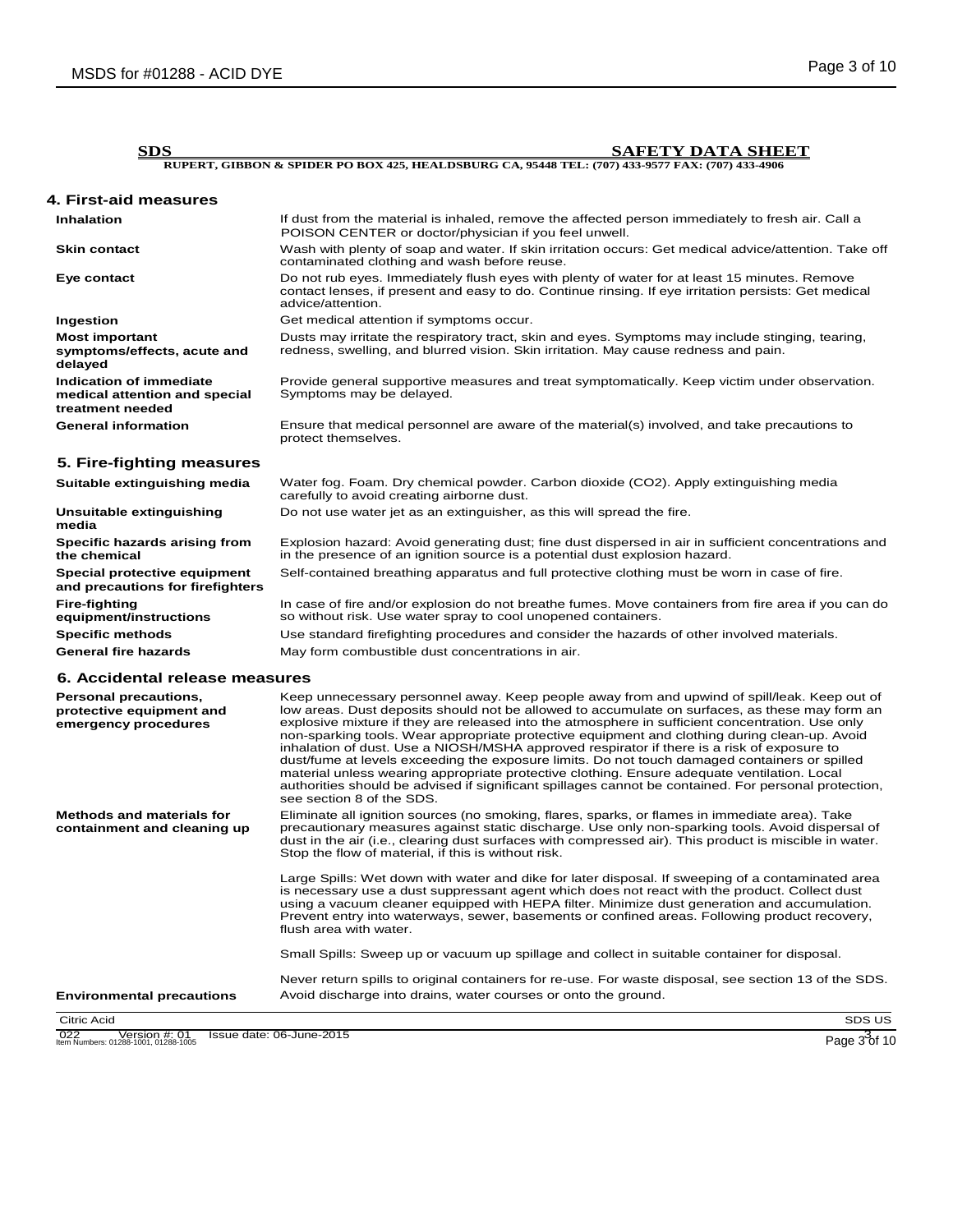# **7. Handling and storage**

**Precautions for safe handling** Explosion-proof general and local exhaust ventilation. Keep away from heat/sparks/open flames/hot surfaces. - No smoking. Minimize dust generation and accumulation. Avoid significant deposits of material, especially on horizontal surfaces, which may become airborne and form combustible dust clouds and may contribute to secondary explosions. Dry powders can build static electricity charges when subjected to the friction of transfer and mixing operations. Provide adequate precautions, such as electrical grounding and bonding, or inert atmospheres. Routine housekeeping should be instituted to ensure that dusts do not accumulate on surfaces. Avoid breathing dust. Avoid contact with skin and eyes. Avoid prolonged exposure. Avoid contact with clothing. In case of insufficient ventilation, wear suitable respiratory equipment. Wear appropriate personal protective equipment. Observe good industrial hygiene practices.

**Conditions for safe storage, including any incompatibilities** Store locked up. Keep away from heat, sparks and open flame. Keep containers tightly closed in a dry, cool and well-ventilated place. Store away from incompatible materials (see Section 10 of the SDS).

## **8. Exposure controls/personal protection**

| <b>Occupational exposure limits</b>      | No exposure limits noted for ingredient(s).                                                                                                                                                                                                                                                                                                                                                                                                                                                                                                                                                                                                                                                                                                                                                                                                                                                                                |
|------------------------------------------|----------------------------------------------------------------------------------------------------------------------------------------------------------------------------------------------------------------------------------------------------------------------------------------------------------------------------------------------------------------------------------------------------------------------------------------------------------------------------------------------------------------------------------------------------------------------------------------------------------------------------------------------------------------------------------------------------------------------------------------------------------------------------------------------------------------------------------------------------------------------------------------------------------------------------|
| <b>Biological limit values</b>           | No biological exposure limits noted for the ingredient(s).                                                                                                                                                                                                                                                                                                                                                                                                                                                                                                                                                                                                                                                                                                                                                                                                                                                                 |
| Appropriate engineering<br>controls      | Explosion-proof general and local exhaust ventilation. Good general ventilation (typically 10 air<br>changes per hour) should be used. Ventilation rates should be matched to conditions. If<br>applicable, use process enclosures, local exhaust ventilation, or other engineering controls to<br>maintain airborne levels below recommended exposure limits. If exposure limits have not been<br>established, maintain airborne levels to an acceptable level. Ventilation should be sufficient to<br>effectively remove and prevent buildup of any dusts or fumes that may be generated during<br>handling or thermal processing. If engineering measures are not sufficient to maintain<br>concentrations of dust particulates below the Occupational Exposure Limit (OEL), suitable<br>respiratory protection must be worn. Eye wash facilities and emergency shower must be available<br>when handling this product. |
|                                          | Individual protection measures, such as personal protective equipment                                                                                                                                                                                                                                                                                                                                                                                                                                                                                                                                                                                                                                                                                                                                                                                                                                                      |
| <b>Eye/face protection</b>               | Wear safety glasses with side shields (or goggles).                                                                                                                                                                                                                                                                                                                                                                                                                                                                                                                                                                                                                                                                                                                                                                                                                                                                        |
| <b>Skin protection</b>                   |                                                                                                                                                                                                                                                                                                                                                                                                                                                                                                                                                                                                                                                                                                                                                                                                                                                                                                                            |
| <b>Hand protection</b>                   | Wear appropriate chemical resistant gloves.                                                                                                                                                                                                                                                                                                                                                                                                                                                                                                                                                                                                                                                                                                                                                                                                                                                                                |
| Other                                    | Wear appropriate chemical resistant clothing.                                                                                                                                                                                                                                                                                                                                                                                                                                                                                                                                                                                                                                                                                                                                                                                                                                                                              |
| <b>Respiratory protection</b>            | If engineering controls do not maintain airborne concentrations below recommended exposure<br>limits (where applicable) or to an acceptable level (in countries where exposure limits have not<br>been established), an approved respirator must be worn. Use a NIOSH/MSHA approved respirator<br>if there is a risk of exposure to dust/fume at levels exceeding the exposure limits.                                                                                                                                                                                                                                                                                                                                                                                                                                                                                                                                     |
| <b>Thermal hazards</b>                   | Wear appropriate thermal protective clothing, when necessary.                                                                                                                                                                                                                                                                                                                                                                                                                                                                                                                                                                                                                                                                                                                                                                                                                                                              |
| <b>General hygiene</b><br>considerations | When using, do not eat, drink or smoke. Always observe good personal hygiene measures, such<br>as washing after handling the material and before eating, drinking, and/or smoking. Routinely wash<br>work clothing and protective equipment to remove contaminants.                                                                                                                                                                                                                                                                                                                                                                                                                                                                                                                                                                                                                                                        |

## **9. Physical and chemical properties**

| Appearance                                 | White granules    |
|--------------------------------------------|-------------------|
| <b>Physical state</b>                      | Solid.            |
| Form                                       | Powder, Granules. |
| Color                                      | White.            |
| Odor                                       | Not available.    |
| Odor threshold                             | Not available.    |
| рH                                         | Not available.    |
| Melting point/freezing point               | 307.4 °F (153 °C) |
| Initial boiling point and boiling<br>range | Not available.    |
| <b>Flash point</b>                         | Not available.    |

Citric Acid

022 Version #: 01 Issue date: 06-June-2015<br>
Item Numbers: 01288-1001, 01288-1005 Page 4 of 10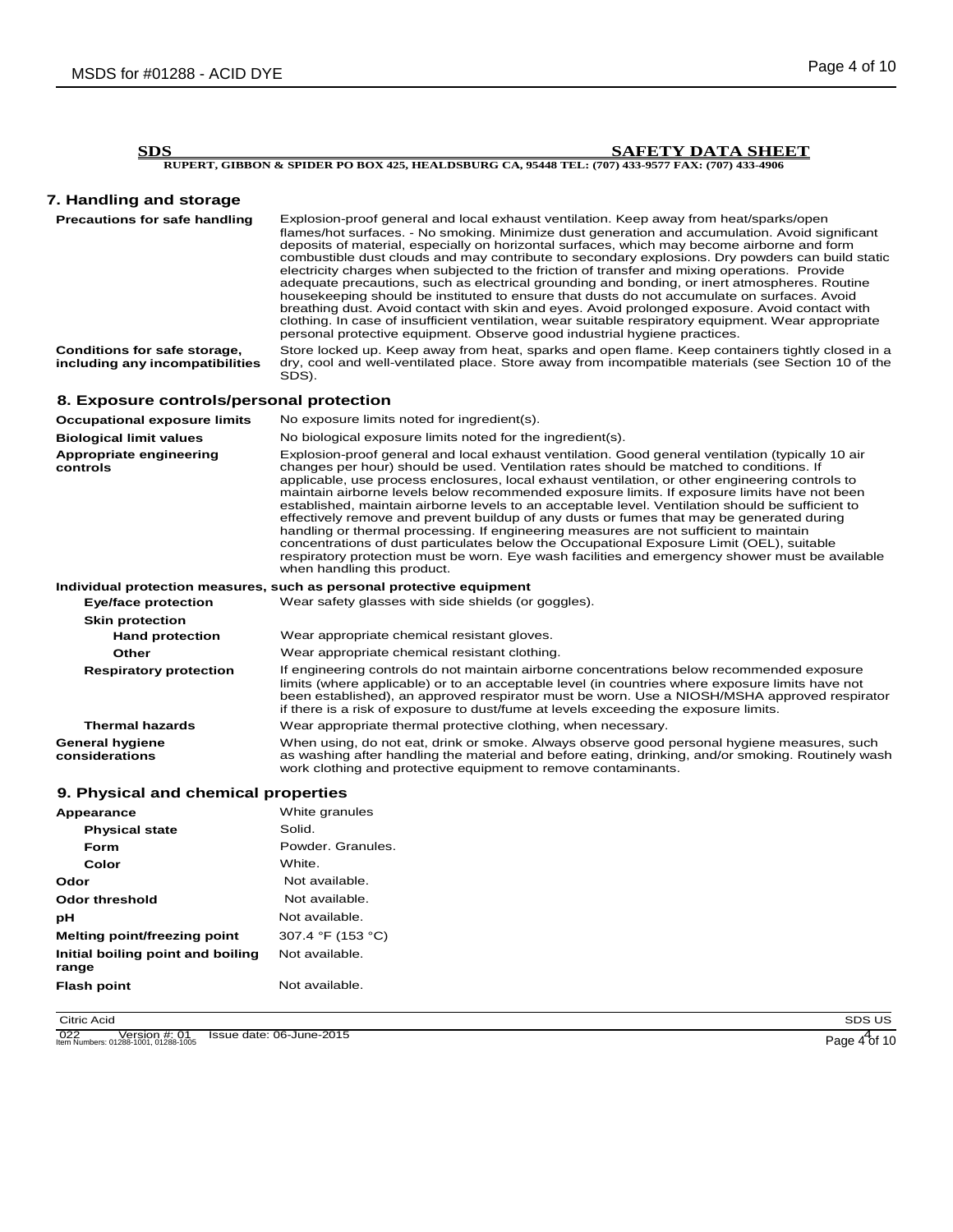**Evaporation rate Not available.**<br> **Flammability (solid, gas)** Not available. **Flammability (solid, gas) Upper/lower flammability or explosive limits Flammability limit - lower (%)** Not available.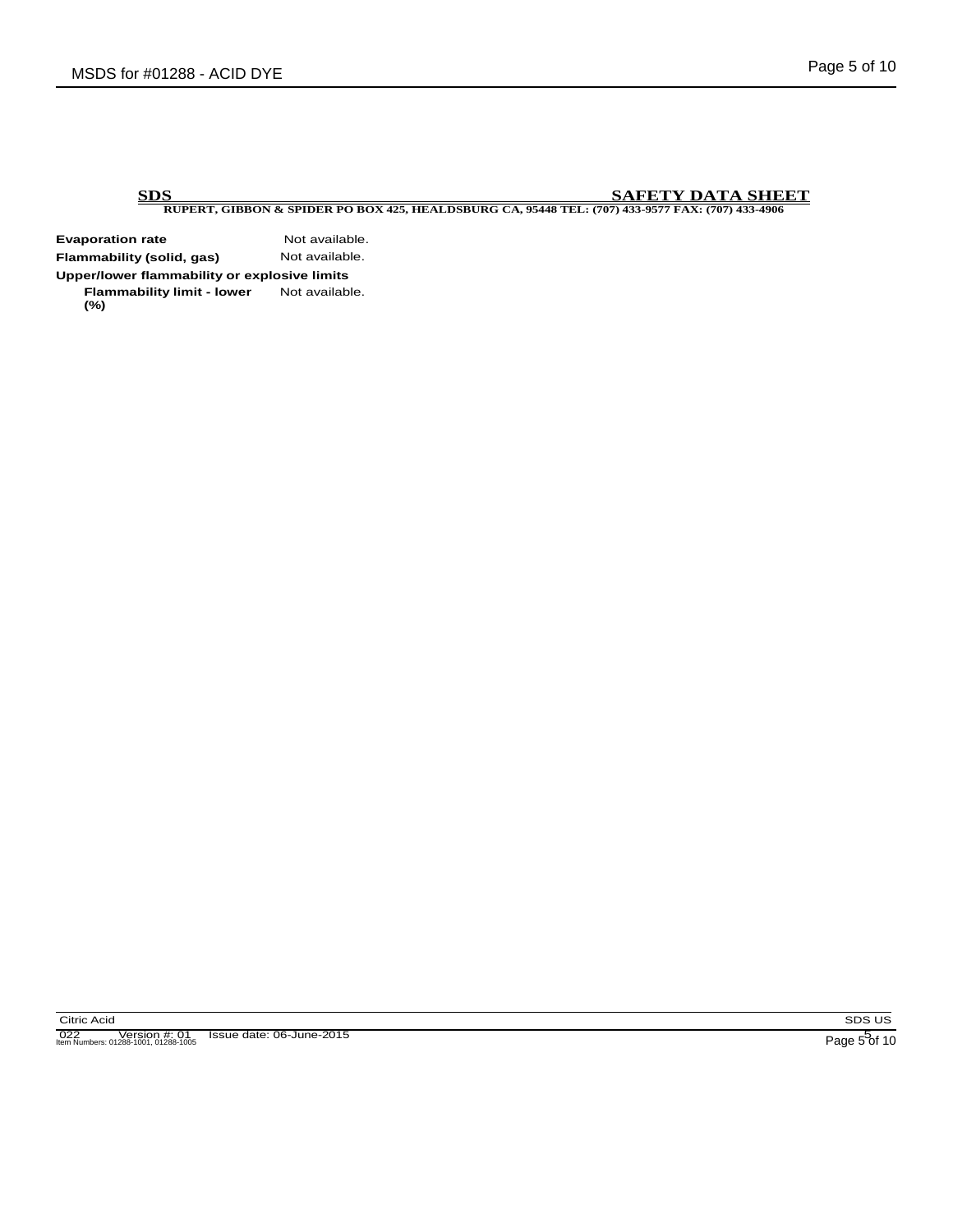| Flammability limit – upper (%)                                                     | Not available.                                                                                                                                                                                                           |                     |  |
|------------------------------------------------------------------------------------|--------------------------------------------------------------------------------------------------------------------------------------------------------------------------------------------------------------------------|---------------------|--|
| Explosive limit - lower (%)                                                        | Not available.                                                                                                                                                                                                           |                     |  |
| Explosive limit - upper (%)                                                        | Not available.                                                                                                                                                                                                           |                     |  |
| Vapor pressure                                                                     | Not available.                                                                                                                                                                                                           |                     |  |
| <b>Vapor density</b>                                                               | Not available.                                                                                                                                                                                                           |                     |  |
| <b>Relative density</b>                                                            | Not available.                                                                                                                                                                                                           |                     |  |
| Solubility(ies)                                                                    |                                                                                                                                                                                                                          |                     |  |
| <b>Solubility (water)</b>                                                          | Soluble                                                                                                                                                                                                                  |                     |  |
| <b>Partition coefficient</b><br>(n-octanol/water)                                  | Not available.                                                                                                                                                                                                           |                     |  |
| <b>Auto-ignition temperature</b>                                                   | 214 °F (101.11 °C)                                                                                                                                                                                                       |                     |  |
| <b>Decomposition temperature</b>                                                   | Not available.                                                                                                                                                                                                           |                     |  |
| <b>Viscosity</b>                                                                   | Not available.                                                                                                                                                                                                           |                     |  |
| <b>Other information</b>                                                           |                                                                                                                                                                                                                          |                     |  |
| <b>Molecular formula</b>                                                           | C6-H8-O7                                                                                                                                                                                                                 |                     |  |
| <b>Molecular weight</b>                                                            | 192.12 g/mol                                                                                                                                                                                                             |                     |  |
| 10. Stability and reactivity                                                       |                                                                                                                                                                                                                          |                     |  |
| Reactivity                                                                         | The product is stable and non-reactive under normal conditions of use, storage and transport.                                                                                                                            |                     |  |
| <b>Chemical stability</b>                                                          | Material is stable under normal conditions.                                                                                                                                                                              |                     |  |
| <b>Possibility of hazardous</b><br>reactions                                       | No dangerous reaction known under conditions of normal use.                                                                                                                                                              |                     |  |
| <b>Conditions to avoid</b>                                                         | Keep away from heat, sparks and open flame. Contact with incompatible materials. Avoid<br>dispersal of dust in the air (i.e., clearing dust surfaces with compressed air). Minimize dust<br>generation and accumulation. |                     |  |
| Incompatible materials                                                             | Strong oxidizing agents.                                                                                                                                                                                                 |                     |  |
| <b>Hazardous decomposition</b><br>products                                         | No hazardous decomposition products are known.                                                                                                                                                                           |                     |  |
| 11. Toxicological information                                                      |                                                                                                                                                                                                                          |                     |  |
| Information on likely routes of exposure                                           |                                                                                                                                                                                                                          |                     |  |
| Ingestion                                                                          | Expected to be a low ingestion hazard.                                                                                                                                                                                   |                     |  |
| <b>Inhalation</b>                                                                  | Inhalation of dusts may cause respiratory irritation.                                                                                                                                                                    |                     |  |
| <b>Skin contact</b>                                                                | Causes skin irritation.                                                                                                                                                                                                  |                     |  |
| Eye contact                                                                        | Causes serious eye irritation. Dust in the eyes will cause irritation.                                                                                                                                                   |                     |  |
| Symptoms related to the<br>physical, chemical and<br>toxicological characteristics | Dusts may irritate the respiratory tract, skin and eyes. Symptoms may include stinging, tearing,<br>redness, swelling, and blurred vision. Skin irritation. May cause redness and pain.                                  |                     |  |
| Information on toxicological effects                                               |                                                                                                                                                                                                                          |                     |  |
| <b>Acute toxicity</b>                                                              | May cause respiratory irritation.                                                                                                                                                                                        |                     |  |
| <b>Components</b>                                                                  | <b>Species</b>                                                                                                                                                                                                           | <b>Test Results</b> |  |
| Citric acid (CAS 77-92-9)                                                          |                                                                                                                                                                                                                          |                     |  |
| <b>Acute</b>                                                                       |                                                                                                                                                                                                                          |                     |  |
| Oral                                                                               |                                                                                                                                                                                                                          |                     |  |
| LD50                                                                               | Mouse                                                                                                                                                                                                                    | 5040 mg/kg          |  |
|                                                                                    | Rat                                                                                                                                                                                                                      | 6730 mg/kg          |  |
| Other                                                                              |                                                                                                                                                                                                                          |                     |  |
| LD50                                                                               | Mouse                                                                                                                                                                                                                    | 42 mg/kg            |  |
|                                                                                    | Rabbit                                                                                                                                                                                                                   | 330 mg/kg           |  |
| <b>Citric Acid</b>                                                                 |                                                                                                                                                                                                                          | SDS US              |  |

022 Version #: 01 Issue date: 06-June-2015<br>Item Numbers: 01288-1001, 01288-1005 **Page 6 of 10** 

Page  $66$  10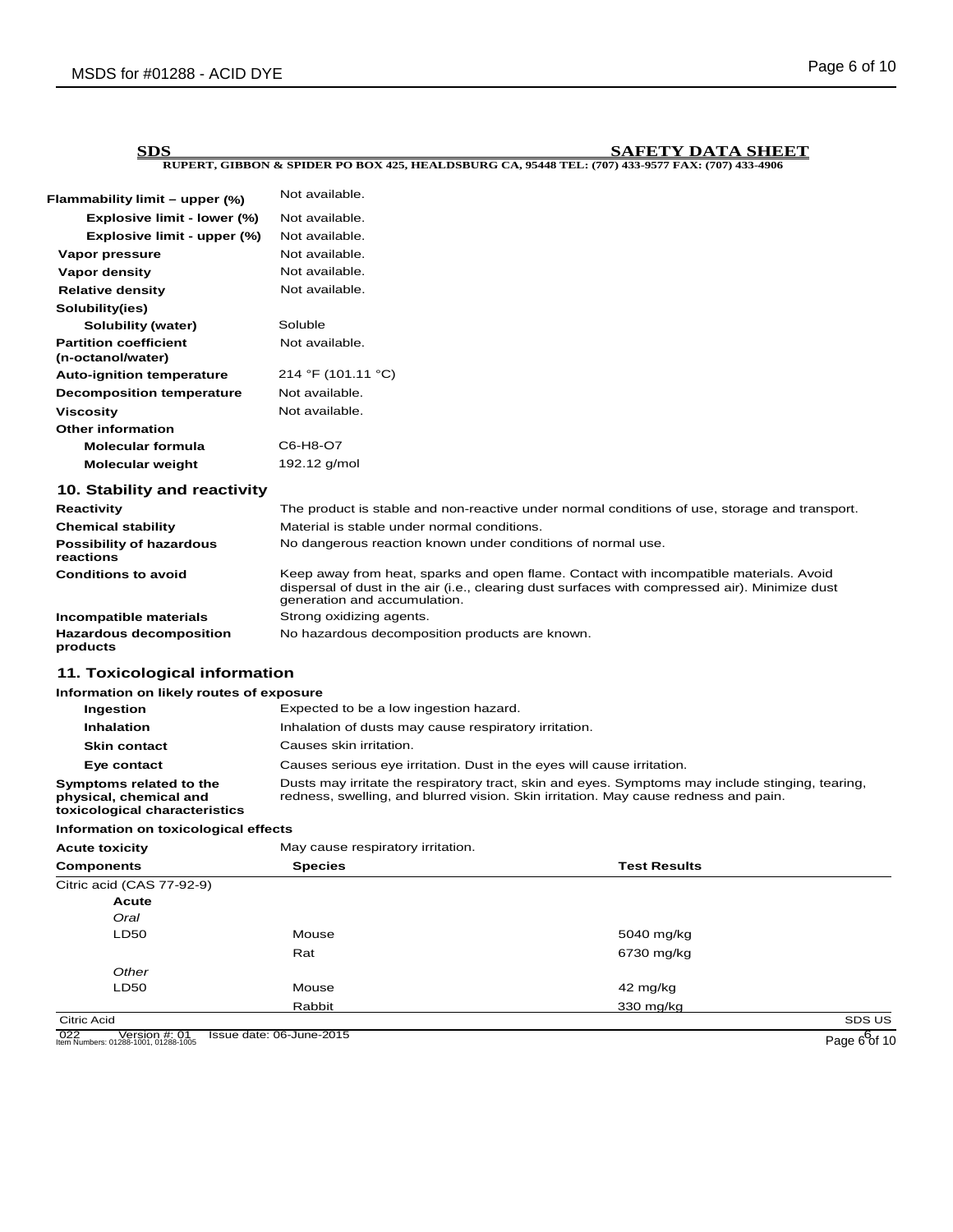Rat 883 mg/kg

\* Estimates for product may be based on additional component data not shown.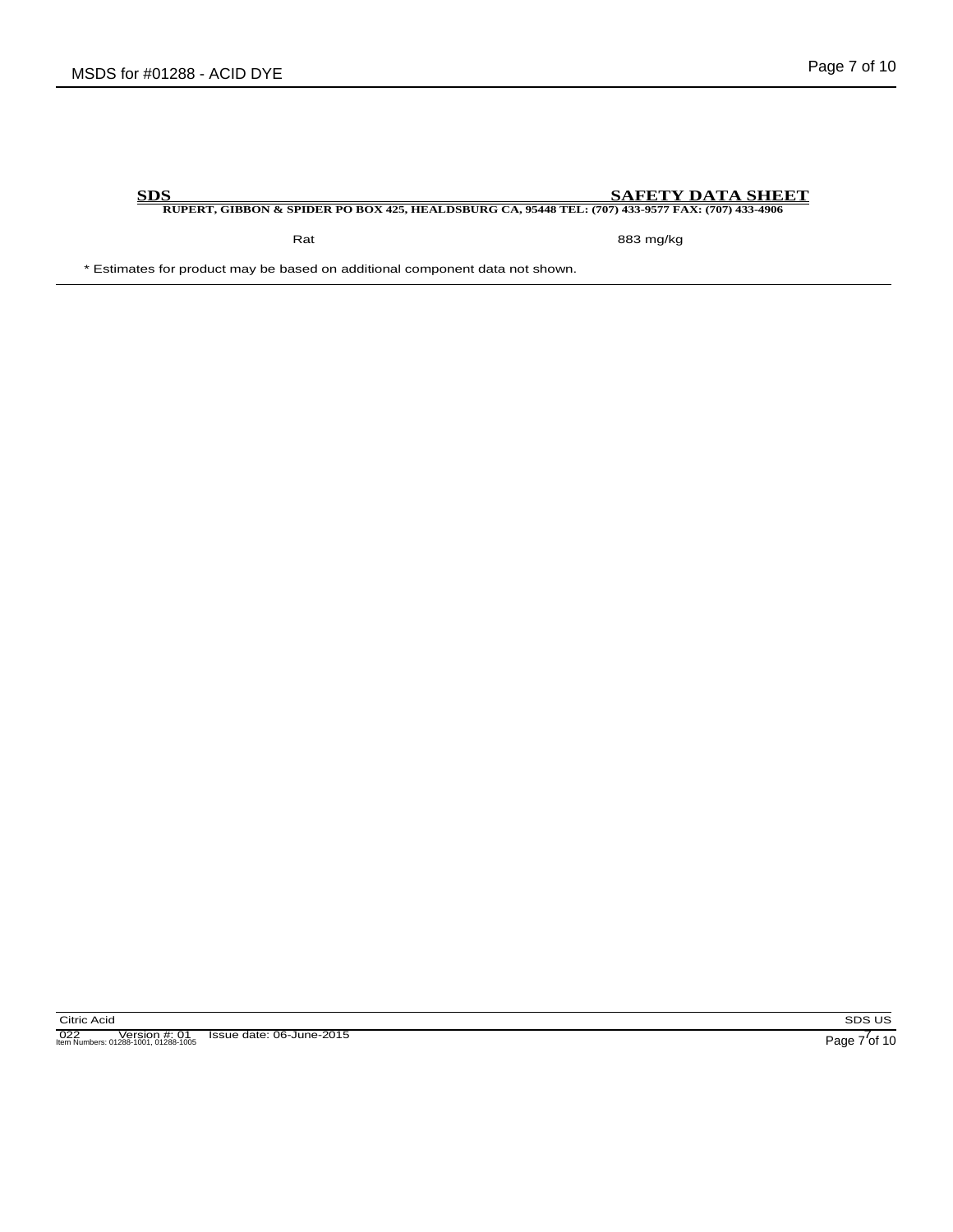| SDS                                                   | SAEETY DATA SHEET                                                                                                                                                                                                                                                                                                                                                                                                            |
|-------------------------------------------------------|------------------------------------------------------------------------------------------------------------------------------------------------------------------------------------------------------------------------------------------------------------------------------------------------------------------------------------------------------------------------------------------------------------------------------|
|                                                       | RUPERT, GIBBON & SPIDER PO BOX 425, HEALDSBURG CA, 95448 TEL: (707) 433-9577 FAX: (707) 433-4906                                                                                                                                                                                                                                                                                                                             |
|                                                       |                                                                                                                                                                                                                                                                                                                                                                                                                              |
| <b>Skin corrosion/irritation</b>                      | Causes skin irritation.                                                                                                                                                                                                                                                                                                                                                                                                      |
| Serious eye damage/eye<br>irritation                  | Causes serious eye irritation. Dust in the eyes will cause irritation.                                                                                                                                                                                                                                                                                                                                                       |
| <b>Respiratory or skin sensitization</b>              |                                                                                                                                                                                                                                                                                                                                                                                                                              |
| <b>Respiratory sensitization</b>                      | Not available.                                                                                                                                                                                                                                                                                                                                                                                                               |
| <b>Skin sensitization</b>                             | This product is not expected to cause skin sensitization.                                                                                                                                                                                                                                                                                                                                                                    |
| Germ cell mutagenicity                                | No data available to indicate product or any components present at greater than 0.1% are<br>mutagenic or genotoxic.                                                                                                                                                                                                                                                                                                          |
| Carcinogenicity                                       | This product is not considered to be a carcinogen by IARC, ACGIH, NTP, or OSHA.                                                                                                                                                                                                                                                                                                                                              |
| <b>Reproductive toxicity</b>                          | This product is not expected to cause reproductive or developmental effects.                                                                                                                                                                                                                                                                                                                                                 |
| Specific target organ toxicity -<br>single exposure   | Respiratory tract irritation.                                                                                                                                                                                                                                                                                                                                                                                                |
| Specific target organ toxicity -<br>repeated exposure | Not classified.                                                                                                                                                                                                                                                                                                                                                                                                              |
| <b>Aspiration hazard</b>                              | Not available.                                                                                                                                                                                                                                                                                                                                                                                                               |
| <b>Chronic effects</b>                                | Prolonged inhalation may be harmful.                                                                                                                                                                                                                                                                                                                                                                                         |
| 12. Ecological information                            |                                                                                                                                                                                                                                                                                                                                                                                                                              |
| Ecotoxicity                                           | The product is not classified as environmentally hazardous. However, this does not exclude the<br>possibility that large or frequent spills can have a harmful or damaging effect on the environment.                                                                                                                                                                                                                        |
| <b>Persistence and degradability</b>                  | No data is available on the degradability of this product.                                                                                                                                                                                                                                                                                                                                                                   |
| <b>Bioaccumulative potential</b>                      | No data available.                                                                                                                                                                                                                                                                                                                                                                                                           |
| <b>Mobility in soil</b>                               | No data available.                                                                                                                                                                                                                                                                                                                                                                                                           |
| Other adverse effects                                 | No other adverse environmental effects (e.g. ozone depletion, photochemical ozone creation<br>potential, endocrine disruption, global warming potential) are expected from this component.                                                                                                                                                                                                                                   |
| 13. Disposal considerations                           |                                                                                                                                                                                                                                                                                                                                                                                                                              |
| <b>Disposal instructions</b>                          | Collect and reclaim or dispose in sealed containers at licensed waste disposal site. This material<br>and its container must be disposed of as hazardous waste. Do not allow this material to drain into<br>sewers/water supplies. Do not contaminate ponds, waterways or ditches with chemical or used<br>container. Dispose of contents/container in accordance with local/regional/national/international<br>regulations. |
| Local disposal regulations                            | Dispose in accordance with all applicable regulations.                                                                                                                                                                                                                                                                                                                                                                       |
| Hazardous waste code                                  | The waste code should be assigned in discussion between the user, the producer and the waste<br>disposal company.                                                                                                                                                                                                                                                                                                            |
| Waste from residues / unused<br>products              | Dispose of in accordance with local regulations. Empty containers or liners may retain some<br>product residues. This material and its container must be disposed of in a safe manner (see:<br>Disposal instructions).                                                                                                                                                                                                       |
| <b>Contaminated packaging</b>                         | Empty containers should be taken to an approved waste handling site for recycling or disposal.<br>Since emptied containers may retain product residue, follow label warnings even after container is<br>emptied.                                                                                                                                                                                                             |
| <b>14. Transport information</b>                      |                                                                                                                                                                                                                                                                                                                                                                                                                              |
| <b>DOT</b>                                            |                                                                                                                                                                                                                                                                                                                                                                                                                              |
| Not regulated as dangerous goods.                     |                                                                                                                                                                                                                                                                                                                                                                                                                              |
| <b>IATA</b>                                           |                                                                                                                                                                                                                                                                                                                                                                                                                              |
| Not regulated as dangerous goods.                     |                                                                                                                                                                                                                                                                                                                                                                                                                              |

**IMDG**

Not regulated as dangerous goods. **Transport in bulk according to**  Not applicable. **Annex II of MARPOL 73/78 and the IBC Code**

Citric Acid

022 Version #: 01 Issue date: 06-June-2015<br>Item Numbers: 01288-1001, 01288-1005 **Page 8 of 10** 

SDS US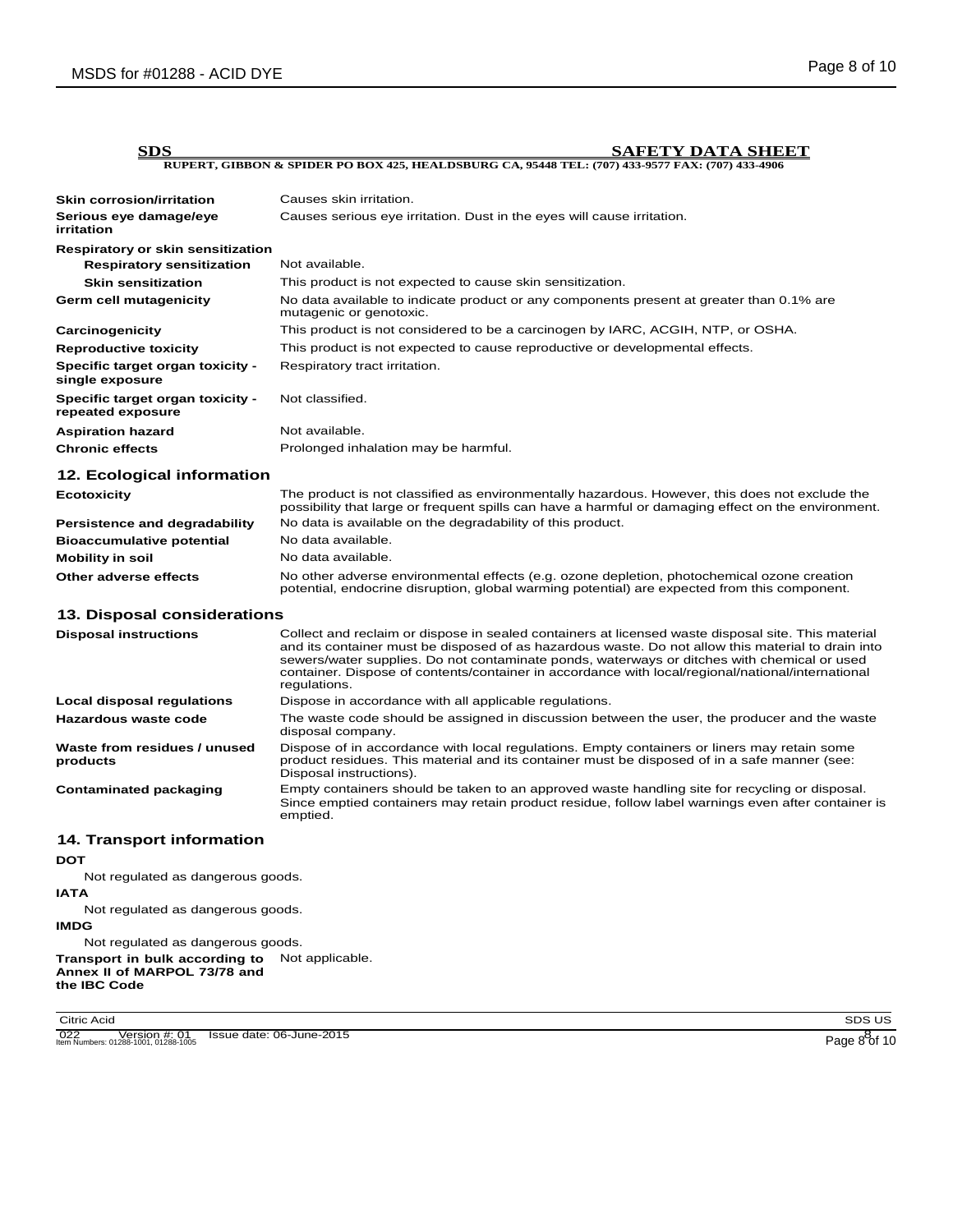| <b>SDS</b>                                                                          | <b>SAFETY DATA SHEET</b>                                                                                                                                                                          |
|-------------------------------------------------------------------------------------|---------------------------------------------------------------------------------------------------------------------------------------------------------------------------------------------------|
|                                                                                     | RUPERT, GIBBON & SPIDER PO BOX 425, HEALDSBURG CA, 95448 TEL: (707) 433-9577 FAX: (707) 433-4906                                                                                                  |
| 15. Regulatory information                                                          |                                                                                                                                                                                                   |
| US federal regulations                                                              | This product is a "Hazardous Chemical" as defined by the OSHA Hazard Communication<br>Standard, 29 CFR 1910.1200.<br>One or more components are not listed on TSCA.                               |
|                                                                                     | TSCA Section 12(b) Export Notification (40 CFR 707, Subpt. D)                                                                                                                                     |
| Not regulated.                                                                      | US. OSHA Specifically Regulated Substances (29 CFR 1910.1001-1050)                                                                                                                                |
| Not listed.<br><b>CERCLA Hazardous Substance List (40 CFR 302.4)</b><br>Not listed. |                                                                                                                                                                                                   |
|                                                                                     | <b>Superfund Amendments and Reauthorization Act of 1986 (SARA)</b>                                                                                                                                |
| <b>Hazard categories</b>                                                            | Immediate Hazard - Yes<br>Delayed Hazard - No<br>Fire Hazard - Yes<br>Pressure Hazard - No<br>Reactivity Hazard - No                                                                              |
| <b>SARA 302 Extremely hazardous substance</b>                                       |                                                                                                                                                                                                   |
| Not listed.                                                                         |                                                                                                                                                                                                   |
| SARA 311/312 Hazardous<br>chemical                                                  | <b>No</b>                                                                                                                                                                                         |
| SARA 313 (TRI reporting)<br>Not regulated.                                          |                                                                                                                                                                                                   |
| Other federal regulations                                                           |                                                                                                                                                                                                   |
|                                                                                     | Clean Air Act (CAA) Section 112 Hazardous Air Pollutants (HAPs) List                                                                                                                              |
| Not regulated.                                                                      | Clean Air Act (CAA) Section 112(r) Accidental Release Prevention (40 CFR 68.130)                                                                                                                  |
| Not regulated.<br><b>Safe Drinking Water Act</b>                                    | Not regulated.                                                                                                                                                                                    |
| (SDWA)                                                                              |                                                                                                                                                                                                   |
| <b>Food and Drug</b><br><b>Administration (FDA)</b>                                 | Total food additive<br>Direct food additive<br><b>GRAS</b> food additive                                                                                                                          |
| <b>US state regulations</b>                                                         | California Safe Drinking Water and Toxic Enforcement Act of 1986 (Proposition 65): This material<br>is NOT known to contain any chemicals currently listed as carcinogens or reproductive toxins. |
| US. Massachusetts RTK - Substance List                                              |                                                                                                                                                                                                   |
| Not regulated.                                                                      | US. New Jersey Worker and Community Right-to-Know Act                                                                                                                                             |
| Not listed.                                                                         | US. Pennsylvania Worker and Community Right-to-Know Law                                                                                                                                           |
| Not listed.<br>US. Rhode Island RTK                                                 |                                                                                                                                                                                                   |
| Not regulated.                                                                      |                                                                                                                                                                                                   |
| <b>US. California Proposition 65</b>                                                |                                                                                                                                                                                                   |
|                                                                                     | California Safe Drinking Water and Toxic Enforcement Act of 1986 (Proposition 65): This material is NOT known to<br>contain any chemicals currently listed as carcinogens or reproductive toxins. |
| Not listed.                                                                         | US - California Proposition 65 - Carcinogens & Reproductive Toxicity (CRT): Listed substance                                                                                                      |
| <b>Citric Acid</b>                                                                  | SDS US                                                                                                                                                                                            |
|                                                                                     |                                                                                                                                                                                                   |

022 Version #: 01 Issue date: 06-June-2015 Item Numbers: 01288-1001, 01288-1005 Page 9 of 10

SDS US

9